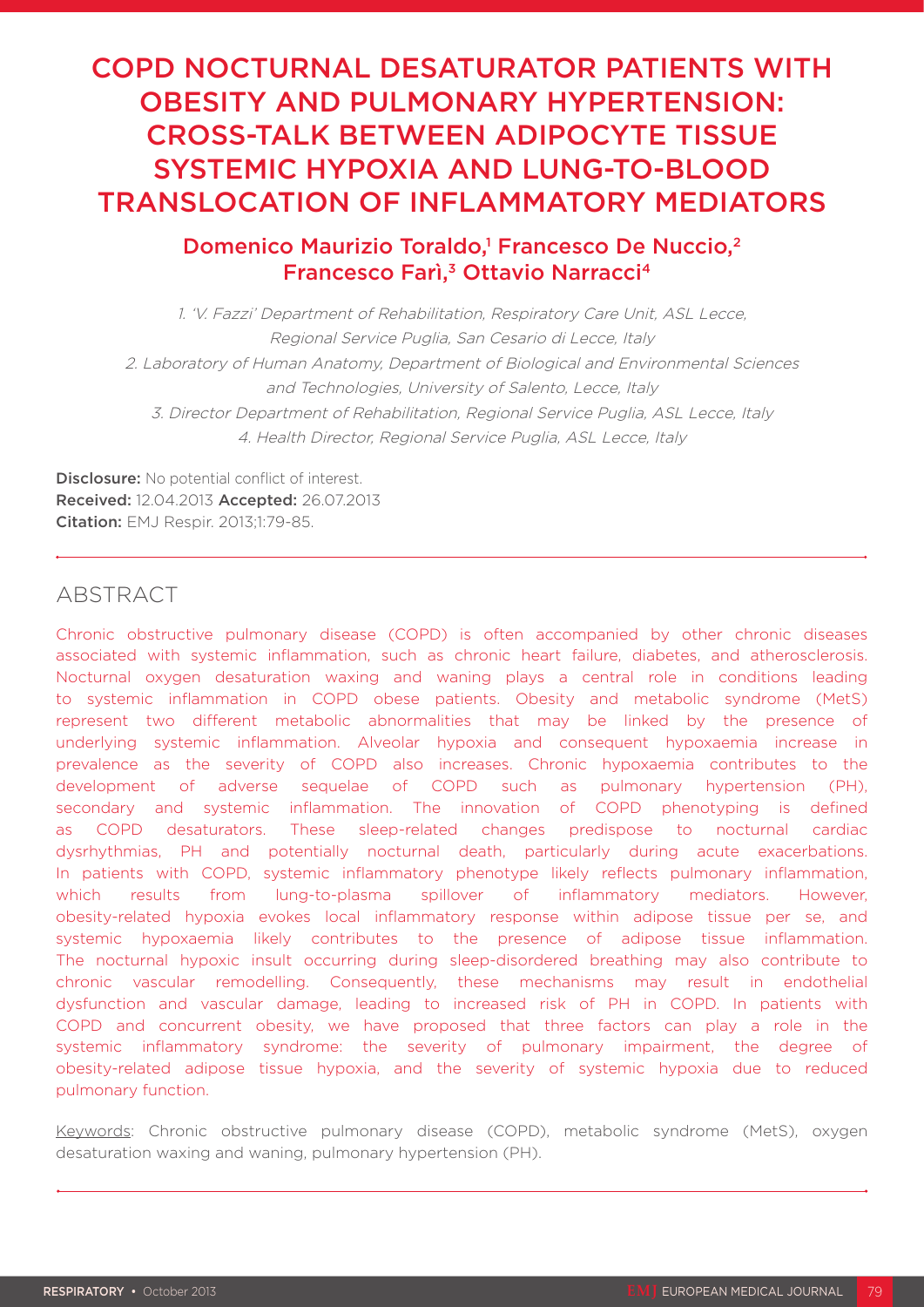## **INTRODUCTION**

Chronic obstructive pulmonary disease (COPD) is a complex, multi-factorial, heterogeneous disease, whose clinical and functional presentation greatly varies from patient to patient, despite similar degree of airflow limitation.<sup>1,2</sup> Comorbidities such as chronic heart failure, cardiovascular disease, depression, diabetes, muscle wasting, weight loss, lung cancer, and osteoporosis can frequently be found in patients with COPD and are considered to be part of the commonly prevalent non-pulmonary sequelae of the disease.3,4 Sleep-disordered breathing and COPD are among the most common pulmonary diseases. The severity of COPD also influences the degree of oxygen desaturation. The lower the FEV1/ FVC ratio  $(≤70%)$ , the more likely that significant desaturation occurs during sleep.5,6 Systemic inflammation is considered a hallmark of COPD and one of the key mechanisms that may be responsible for the increased rate of comorbidities, including cardiovascular complications, obstructive sleep

apnoea syndrome (OSAS), muscle dysfunction, osteoporosis, clinical depression, and anxiety.7,8 The metabolic syndrome (MetS) was assessed according to International Diabetes Federation criteria (Table 1). Recently, the correlation between MetS and COPD has been confirmed, MetS being a risk factor for increased number of exacerbations in COPD patients due to the shared inflammatory cytokine burden.<sup>9,10</sup> A high prevalence (61%) of MetS was found in COPD patients participating in a respiratory study, while another study reported a lower prevalence (44%) in patients without COPD.<sup>11,12</sup>

This brief review focuses on COPD and nocturnal hypoxaemia with obesity and MetS that can be the cause of systemic inflammation. In patients with COPD and concurrent obesity and MetS, we propose (Figure 1) that at least three factors play a role in the systemic inflammatory syndrome: the severity of pulmonary impairment, the degree of obesity-related adipose tissue hypoxia, and the severity of systemic hypoxia due to reduced pulmonary functions.

#### Table 1. Different inflammatory mechanisms involved in COPD/disease process/obesity and comorbidities.

| 1              | Epidemiological data suggest that nocturnal symptoms and nocturnal oxygen desaturation with<br>symptomatic sleep disturbance is common, and may exceed 43% among patients with chronic<br>obstructive pulmonary disease (COPD).                                                                                                                                                                                                           |  |
|----------------|-------------------------------------------------------------------------------------------------------------------------------------------------------------------------------------------------------------------------------------------------------------------------------------------------------------------------------------------------------------------------------------------------------------------------------------------|--|
| $\overline{2}$ | COPD patients with a T <sub>90</sub> ≥30% with mean nocturnal SaO <sub>2</sub> ≤90% and a Nadir SatO <sub>2</sub> ≤85% are<br>defined as desaturators (D); all others are defined as non-desaturators (ND).                                                                                                                                                                                                                               |  |
| 3              | Nocturnal oxygen desaturation waxing and waning in COPD patients is a major inflammatory<br>stimulus: the desaturation-reoxygenation sequence is a typical pattern coupled with the majority<br>of nocturnal respiratory events.                                                                                                                                                                                                          |  |
| $\overline{4}$ | It has been shown that 50% of COPD patients have one or more MetS defining criteria.                                                                                                                                                                                                                                                                                                                                                      |  |
| 5              | Obesity is diagnosed when body mass index is $\geq 30$ kg/M <sup>2</sup> .                                                                                                                                                                                                                                                                                                                                                                |  |
| 6              | Metabolic syndrome (MetS) defining criteria are: central obesity (waist circumference: men ≥94 cm;<br>women ≥80 cm); plus any two of the following four factors: triglyceride levels ≥150 mg/dL; high-<br>density lipoprotein cholesterol levels of ≤40 mg/dL in men and ≤50 mg/dL in women; systolic BP<br>≥130 mm Hg or diastolic BP ≥85 mm Hg; fasting plasma glucose levels of ≥100 mg/dl or previously<br>diagnosed type 2 diabetes. |  |
| 7              | The principal contributor to hypoxaemia in COPD patients is ventilation/perfusion $(V/Q)$ mismatch<br>resulting from progressive airflow limitation and emphysematous destruction of the pulmonary<br>capillary bed.                                                                                                                                                                                                                      |  |
|                |                                                                                                                                                                                                                                                                                                                                                                                                                                           |  |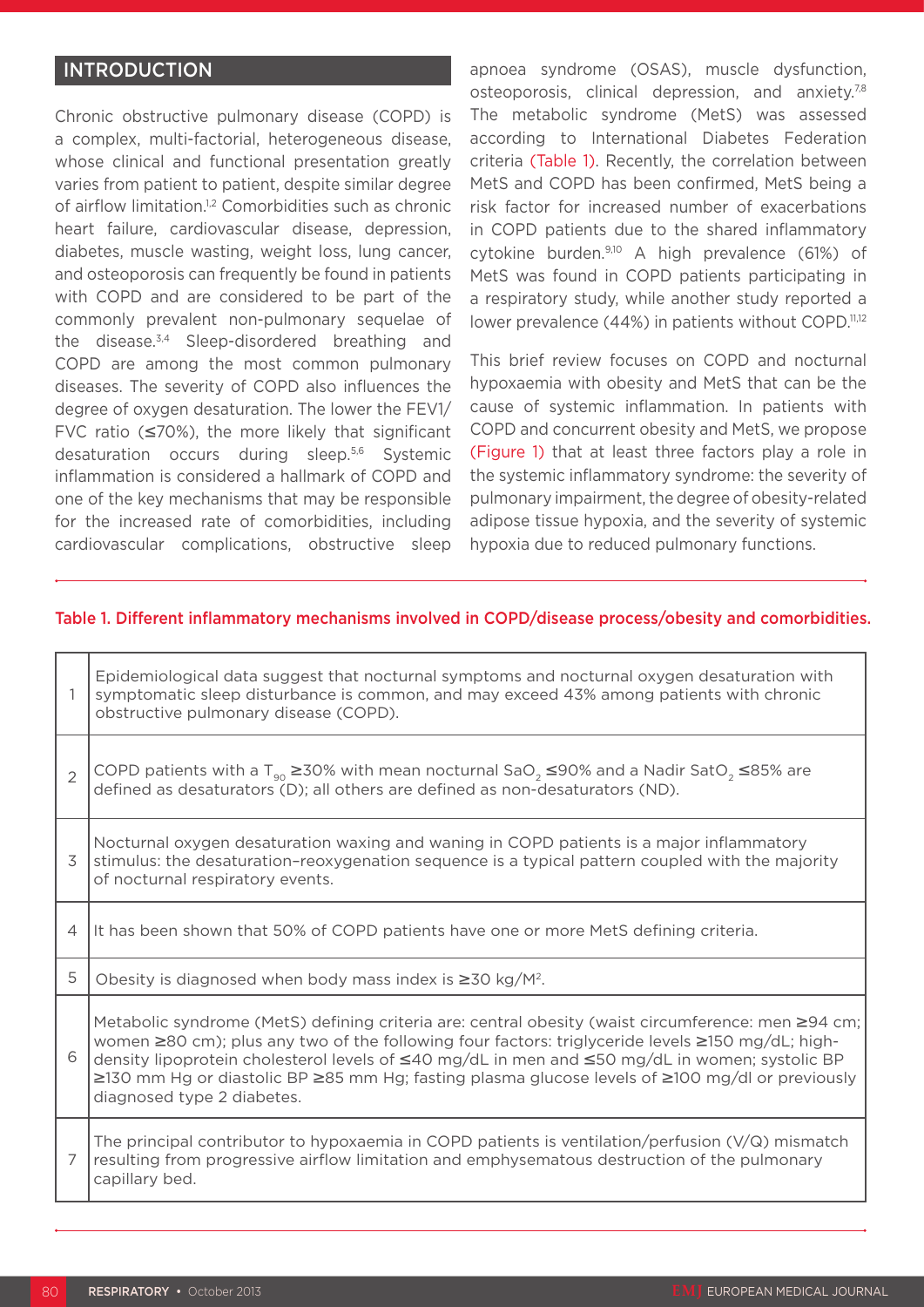

#### Figure. 1. Biological mechanisms for the development of various inflammatory processes in obese COPD patients with metabolic syndrome.

The diagram shows the pathophysiological effects of chronic nocturnal hypoxaemia and obesity in COPD patients.

## SLEEP FREQUENTATION IN COPD

## Nocturnal Oxygen Desaturation Waxing-Waning with Hypoxic Vascular Remodelling and Pulmonary Hypertension

Patients with COPD may experience changes in sleep and clinical symptoms. Evidence indicates that as many as 43% of patients with chronic bronchitis or emphysema have sleeping difficulties.13 More than just the diagnosis of COPD, the presence of COPD symptoms, such as a cough or sputum production or wheezing, strongly correlated with difficulty in falling or staying asleep.<sup>14</sup> Other investigations have objectively confirmed poor sleep quality, with decreased total sleep-time and decreased sleep efficiency in patients with respiratory problems.15,16

Nocturnal oxygen desaturation in COPD is likely to be the consequence of the combined effects of physiological hypoventilation during sleep. However, there is evidence that some patients with awake arterial oxygen tension (PaO<sub>2</sub>) levels in the mildly hypoxaemic range can also develop clinically significant nocturnal oxygen desaturation, which may predispose to pulmonary hypertension (PH).<sup>17</sup> Potential causative mechanisms for this reduction include respiratory muscle hypotonia, cephalic displacement of the diaphragm and a decrease in lung compliance.18 Sleep-related hypoventilation has been demonstrated in COPD, particularly during rapid eye movement (REM), with associated oxygen desaturation.19 There is a close relationship between the awake PaO<sub>2</sub> and nocturnal oxygen saturation (SatO<sub>2</sub>) levels,<sup>20</sup> although hypercapnia is associated with a more pronounced nocturnal oxygen desaturation than normocapnia for any given level of waking  $\text{SatO}_{2}^{21}$ 

Nocturnal hypoxaemia has been defined as a SatO<sub>2</sub> of ≤90% for at least 5 minutes with a Nadir SatO<sub>2</sub> of ≤85%. The percentage of total recording time (TRT) has been defined as the time spent in bed minus sleep latency plus intrasleep wakefulness. A TRT with a SatO<sub>2</sub> of ≤90% has been defined as  $T_{\text{eq}}$ %. The minimal TRT required for a satisfactory analysis of nocturnal recordings was 2 hours. COPD patients with a T<sub>90</sub> of ≥30% and a Nadir SatO<sub>2</sub> of 85% have been defined as desaturators (D) and all others as non-desaturators (ND).<sup>22-24</sup> In this study, as revealed by cluster analysis, authors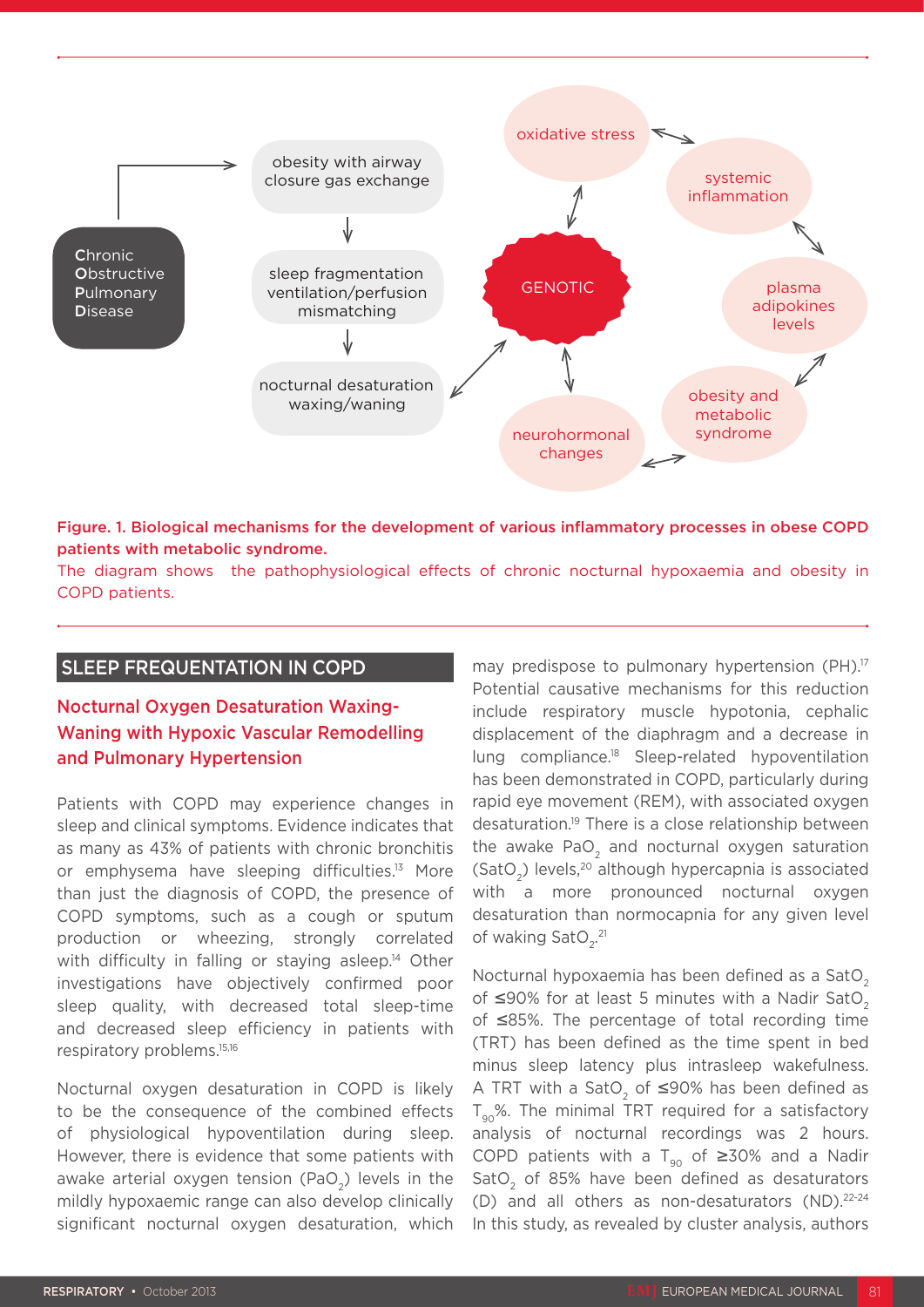showed that clinical parameter predictors, when awake from nocturnal desaturation, were different. COPD D patients may be identified by a clinical pattern of variables such as  $T_{90}$ , mean pressure artery pulmonary and PaCO<sub>2</sub> values, rather than by T<sub>90</sub> alone, with the latter two variables being predictors of nocturnal desaturation severity.

This study has revealed the complexity of the nocturnal desaturation. Alveolar hypoventilation probably accounts for most of the nocturnal oxygen desaturation and hypoxic vasoconstriction and vascular remodelling. Several authors<sup>25,26</sup> measured minute ventilation during wakefulness, non-REM sleep, and REM sleep in normal subjects and patients with COPD. The greater drop in minute ventilation in subjects with COPD may reflect increased dependence on accessory muscles that become hypotonic during sleep, particularly during REM sleep. An alternative explanation comes from the work by O'Donoghue and colleagues<sup>27</sup> who have found an even greater drop in minute ventilation during non-REM sleep in hypercapnic COPD patients.

The exact prevalence of PH in patients with COPD is unclear.28 PH is a complication of advanced COPD observed in patients who show severe longstanding hypoxaemia. Even if PH is generally mild to moderate in most COPD patients, it may markedly worsen during acute exacerbations, sleep and exercise, and these acute increases in PH could facilitate the development of right heart failure. Diagnosis of PH in COPD patients is difficult: published studies differ not only in their definition but also for the conditions under which PH has been reported (rest, exercise, and exacerbation). According to the European Society of Cardiology and the European Respiratory Society,<sup>29</sup> PH has been defined as an increase in mean pulmonary arterial pressure (PAP) ≥25 mmHg at rest as assessed by right heart catheterisation (RHC). The definition of PH under exercise conditions as a PAP ≥30 mm Hg, assessed by RHC, is not supported by published data, and healthy individuals can reach much higher values.

The incidence of PH in COPD patients has been evaluated by Kessler and colleagues.<sup>30</sup> In this longitudinal study on 131 patients with COPD, serial RHCs were performed at baseline and at follow-up (mean follow-up was 6.8±2.9 years). All subjects had normal mean PAP at rest (≤20 mm Hg). They have been divided into two groups based on the presence or absence of elevated mean PAP under exercise (≥30 mm Hg). On follow-up, 25% of

patients had mild PH according to haemodynamic criteria (mean PAP 26.8±6.6 mm Hg).

Nocturnal oxygen desaturation appears to contribute to the development of PH even in the absence of significant awake hypoxaemias.<sup>31</sup> REM-associated drops in SatO<sub>2</sub> are associated with increases in PAP during sleep that can be reversed by supplemental oxygen, although most COPD patients with sustained PH are also hypoxaemic during the daytime. Various arrhythmias are also reported during episodes of nocturnal desaturation.<sup>32</sup> These consequences might help explain why nocturnal oxygen desaturation is recognised as a marker of increased mortality, and why COPD patients are reported to die more frequently at night than expected.<sup>33</sup>

Tissue hypoxia is another mechanism that can contribute to systemic inflammation in COPD. It has previously been demonstrated that TNF- $\alpha$  and receptor levels have been shown to be significantly higher in patients with COPD, but significantly correlated with the severity of arterial hypoxaemia.<sup>34</sup> These results suggest that arterial hypoxaemia in COPD is associated with activation of the TNF- $\alpha$ system *in vivo*. The systemic effects of inflammation may significantly contribute not only to respiratory abnormalities, respiratory symptoms and functional impairment (e.g. exercise intolerance) associated with COPD, but also to its chronic marked changes of vasomotor and endothelial function as pulmonary vascular remodelling.<sup>35</sup>

The nocturnal desaturation-reoxygenation sequence, waxing and waning sequence, is a typical pattern coupled with the majority of respiratory events. This sequence (Figure 2) of waxing and waning desaturation, differently from nocturnal desaturation of OSAS, leads to oxidative stress and the production of reactive oxygen species.<sup>36</sup> Hypoxia-induced pulmonary vasoconstriction is a protective response to maintain an optimised ventilation-perfusion ratio by shunting blood away from the hypoxaemic areas. The traditional vascular hypoxic model of PH is based on the hypothesis that chronic hypoxia initiates vascular remodelling leading to permanent changes in pulmonary vasculature.

Barbera et al.,<sup>37</sup> evaluated COPD patients undergoing lung resection and demonstrated that vascular changes contribute to vascular remodelling and may have an effect on vascular dynamics leading to PH. Nocturnal hypoxia may induce endothelial cells to release proliferation-stimulating cytokines,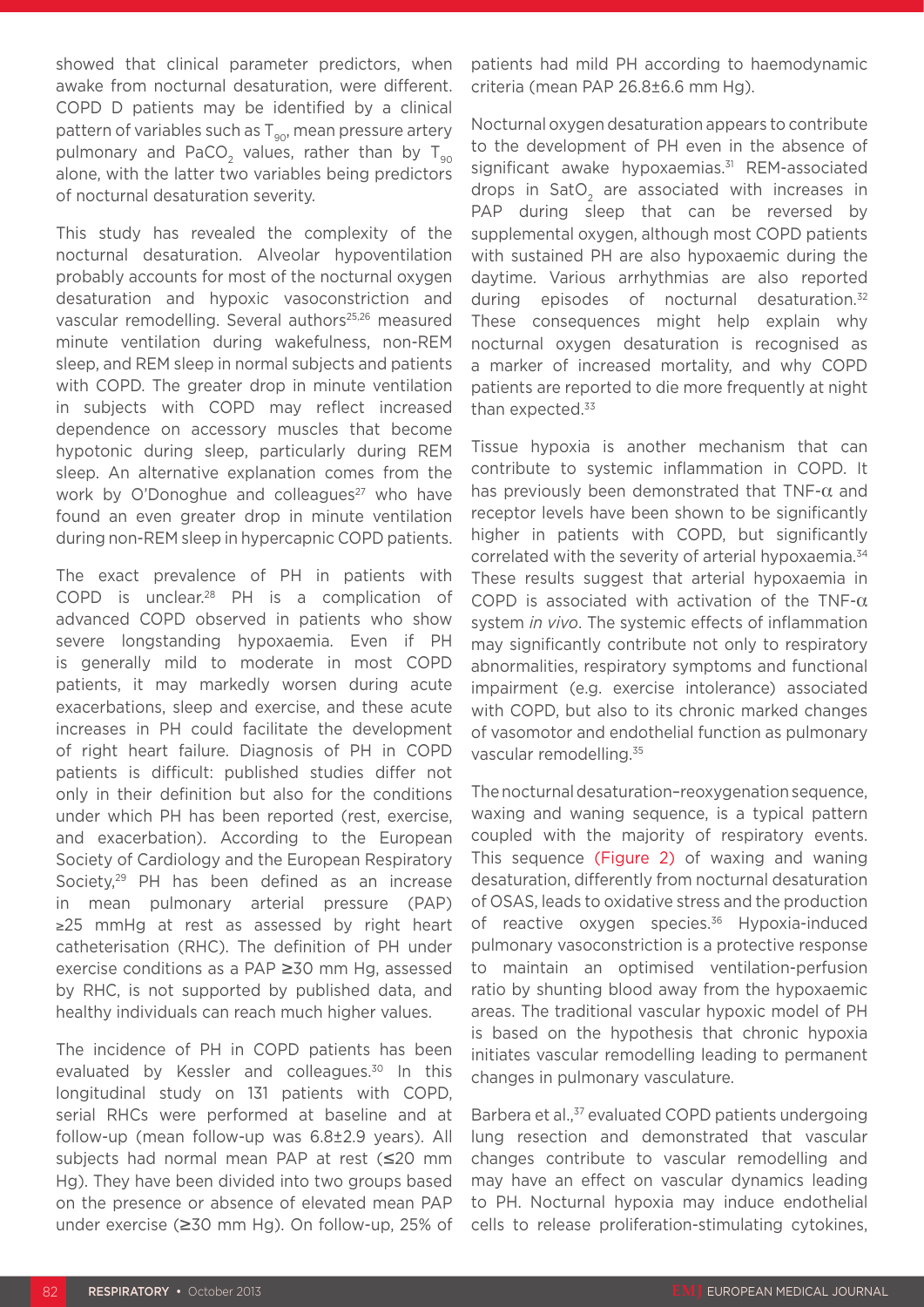

#### Figure 2. Simultaneous recording of nocturnal oximetry and heart rate in a patient with COPD desaturator (above) and in patient with OSAS (below).

Oxygen nocturnal desaturation with waxing/waning morphology in a COPD patient and the morphology of cyclical recurrence aspect with short, rapid intermittent nocturnal hypoxia in an OSAS patient, are shown.

leading to cellular hypertrophy in the vessel wall and an increase in extra-cellular matrix. Another intriguing possibility reported in that study is that nocturnal desaturation in COPD may contribute to an increased incidence of COPD exacerbations, which may accelerate lung-function decline and be associated with greater mortality.<sup>38,39</sup>

# EXCESS BODY WEIGHT AND CHANGES IN METABOLISM

## Obesity-Related Systemic Hypoxia

A potentially important source of inflammation in obese patients with COPD with nocturnal hypoxaemia is white adipose tissue. Obesity and MetS are increasingly prevalent in modern COPD, and may contribute to abnormalities in gas exchange. In patients with COPD, obesity is characterised by an absolute abundance of fat mass, similar to other diseases associated with excessive adiposity.40 The prevalence of obesity is highest among patients with milder forms of the disease, and lowest in patients with the most severe lung function impairment.<sup>41</sup> It has been demonstrated that one or more components of MetS are present in almost 50% of COPD patients.<sup>42</sup> High adiposity and fat tissue accumulation impair pulmonary functions and exercise performance.<sup>43</sup>

The study by Trayhurn et al.<sup>44</sup> suggests that insulin resistance is aggravated by both high body mass index and increases in circulatory inflammatory mediators, such as IL-6, in this set of patients. Indeed, inflammatory mediators TNF-α, IL-6, and leptin were significantly higher while plasma adiponectin levels were reduced in overweight COPD patients. Chronic low-grade adipose tissue inflammation in obesity may represent a specific response to relative hypoxia of adiposities.45

Several factors may contribute to cell hypoxia within adipose tissue in association with high adiposity: (a) blood flow per unit of adipose tissue mass is reduced in obese humans resulting in decreased blood supply to the tissue; (b) large adipocytes are further from the vasculature than the normal diffusion distance for  $O<sub>2</sub>$ . Adipocyte tissue hypoxia has detrimental effects on cell metabolism and function, as evidenced by *in vitro* studies and animal models. *In vitro* studies have shown that hypoxia results in enhanced TNF- $\alpha$  production, increased expression of PAI-1 and reduced adiponectin and peroxisome proliferators-activated receptor gamma, or PPARγ, expression.46,47

Even in the absence of COPD, obesity is associated with small airways dysfunction, decreased chest wall compliance, V/Q mismatch, and increased peripheral oxygen consumption, all potentially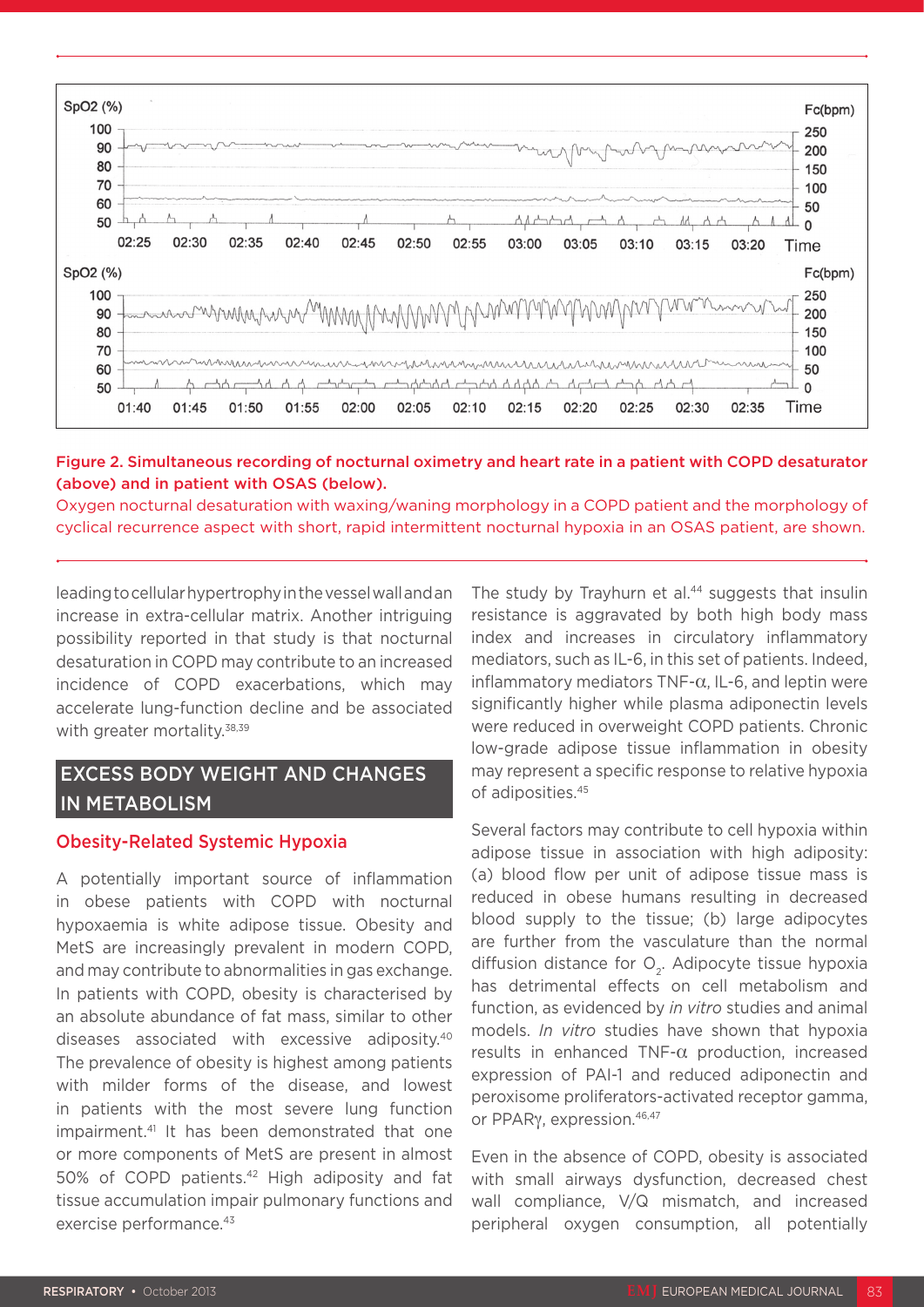leading to relative hypoxaemia. Risk of sleepdisordered breathing and consequent nocturnal hypoxaemia correlates with the degree of obesity<sup>48</sup> and, in extreme cases, morbid obesity can lead to profound alveolar hypoventilation with chronic hypercapnic respiratory failure. Dysregulated ventilatory control is another factor contributing to the occurrence and persistence of hypoxaemia in COPD patients.49

## CONCLUSIONS

The hypoxic insult occurring during sleepdisordered breathing in COPD patients varies from one condition to another. However, there are cardiovascular and metabolic morbidities which are common among different conditions. Major differences are found in continuous hypoxia, suggesting specific pathways originating from the occurrence of oxidative stress and inflammatory cascade activation. In addition, the hypothesis that adipose tissue may contribute to the overall systemic inflammatory phenotype in patients with early stages of COPD and obesity or relative abundant fat mass is novel.<sup>50</sup> The potential links between night-time symptoms and long-term clinical outcomes will have to be explored in order to ensure that any interventions aimed at acutely improving night-time symptoms and/or sleep disturbance in COPD patients are also aimed at improving or stabilising the long-term health of COPD patients.

#### REFERENCES

1. Rabe KF, Hurd S, Anzueto A, et al. Global strategy for the diagnosis, management, and prevention of chronic obstructive pulmonary disease: GOLD executive summary. Am J Respir Crit Care Med. 2007;176(6):532–55.

2. Agusti AGN. COPD, a multicomponent disease: implications for management. Respir Med. 2005;99(6):670–82.

3. Barnes PJ, Celli BR. Systemic manifestations and comorbidities of COPD. Eur Respir J Off J Eur Soc Clin Respir Physiol. 2009;33(5):1165–85.

4. Chatila WM, Thomashow BM, Minai OA, et al. Comorbidities in chronic obstructive pulmonary disease. Proc Am Thorac Soc. 2008;5(1):549–55.

5. Lacedonia D, Carpagnano GE, Aliani M, et al. Daytime PaO2 in OSAS, COPD and the combination of the two (overlap syndrome). Respir Med. 2013;107(2):310- 6.

6. Gumus A, Kayhan S, Cinarka H, et al. High serum YKL-40 level in patients with COPD is related to hypoxemia and disease severity. Tohoku J Exp Med. 2013;229(2):163-70.

7. Brüünsgaard H, Pedersen BK. Agerelated inflammatory cytokines and disease. Immunol Allergy Clin North Am. 2003;23(1):15–39.

8. Sin DD, Man SFP. Why are patients with chronic obstructive pulmonary disease at increased risk of cardiovascular diseases? The potential role of systemic inflammation in chronic obstructive pulmonary disease. Circulation. 2003;107(11):1514–9.

9. Clini E, Crisafulli E, Radaeli A, Malerba M. COPD and the metabolic syndrome: an intriguing association. Intern Emerg Med. 2013;8(4):283–9.

10. Watz H, Waschki B, Kirsten A, et al. The metabolic syndrome in patients with chronic bronchitis and COPD: frequency and associated consequences for systemic inflammation and physical inactivity. Chest. 2009;136(4):1039–46.

11. Clini E M, Crisafulli E, Roca M, Malerba M. Diagnosis of chronic obstructive pulmonary disease, simpler is better. Complexity and simplicity. Eur J Intern Med. 2013;24:195-8.

12. Bolton CE, Evans M, Ionescu AA, et al. Insulin resistance and inflammation - A further systemic complication of COPD. COPD. 2007;4(2):121–6.

13. Kinsman RA, Yaroush RA, Fernandez E, et al. Symptoms and experiences in chronic bronchitis and emphysema. Chest. 1983;83(5):755–61.

14. Klink ME, Dodge R, Quan SF. The relation of sleep complaints to respiratory symptoms in a general population. Chest. 1994;105(1):151–4.

15. Douglas NJ, White DP, Pickett CK, et al. Respiration during sleep in normal man. Thorax. 1982;37(11):840–4.

16. Hudgel DW, Martin RJ, Capehart M, et al. Contribution of hypoventilation to sleep oxygen desaturation in chronic obstructive pulmonary disease. J Appl Physiol. 1983;55(3):669–77.

17. Fletcher EC, Miller J, Divine GW, et al. Nocturnal oxyhemoglobin desaturation in COPD patients with arterial oxygen tensions above 60 mm Hg. Chest. 1987;92(4):604–8.

18. Johnson MW, Remmers JE. Accessory muscle activity during sleep in chronic obstructive pulmonary disease. J Appl Physiol. 1984;57(4):1011–7.

19. Pierce AK, Jarrett CE, Werkle G Jr,

et al. Respiratory function during sleep in patients with chronic obstructive lung disease. J Clin Invest. 1966;45(5):631–6.

20. Connaughton JJ, Catterall JR, Elton RA, et al. Do sleep studies contribute to the management of patients with severe chronic obstructive pulmonary disease? Am Rev Respir Dis. 1988;138:341–4.

21. Bradley TD, Mateika J, Li D, et al. Daytime hypercapnia in the development of nocturnal hypoxemia in COPD. Chest. 1990;97(2):308–12.

22. Toraldo DM, Nicolardi G, De Nuccio F, et al. Pattern of variables describing desaturator COPD patients, as revealed by cluster analysis. Chest. 2005;128(6):3828– 37.

23. Toraldo DM, Minelli M, De Nuccio F, et al. Chronic obstructive pulmonary disease phenotype desaturator with hypoxic vascular remodelling and pulmonary hypertension obtained by cluster analysis. Multidiscip Respir Med. 2012;7(1):39.

24. Toraldo DM, De Nuccio F, Gaballo A, Nicolardi G. Use of cluster analysis to describe desaturator phenotypes in COPD: correlations between pulmonary function tests and nocturnal oxygen desaturation. Int J Chron Obstruct Pulmon Dis. 2011;6:551-61.

25. Becker HF, Piper AJ, Flynn WE, et al. Breathing during sleep in patients with nocturnal desaturation. Am J Respir Crit Care Med. 1999;159(1):112–8.

26. Nisbet M, Eaton T, Lewis C, et al. Overnight prescription of oxygen in long term oxygen therapy: time to reconsider the guidelines? Thorax. 2006;61(9):779- 82.

27. O'Donoghue FJ, Catcheside PG, Eckert DJ, et al. Changes in respiration